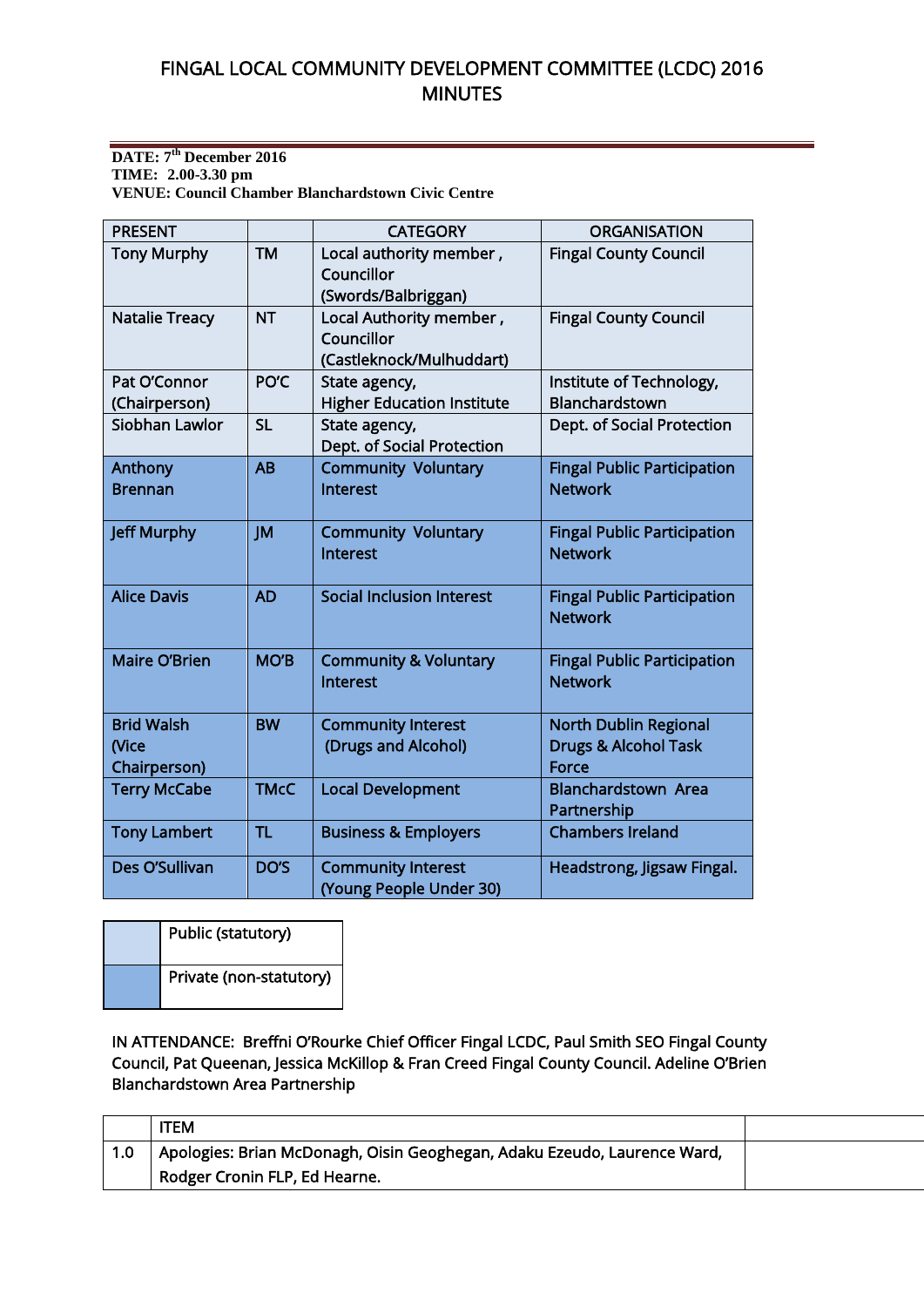| 2.0  | <b>Minutes &amp; Matters Arising</b>                                                                                                                                                                                                                                                                                                                                                                                                                                                                                                                                                                                                                                                                                                                                                                                                                                                                                                                                                                                                                                                                                                                                                                                                                                                                                                                                                                                                                                                                                                                                                                                                                                                                                                                                                                                                                                                                                               |  |
|------|------------------------------------------------------------------------------------------------------------------------------------------------------------------------------------------------------------------------------------------------------------------------------------------------------------------------------------------------------------------------------------------------------------------------------------------------------------------------------------------------------------------------------------------------------------------------------------------------------------------------------------------------------------------------------------------------------------------------------------------------------------------------------------------------------------------------------------------------------------------------------------------------------------------------------------------------------------------------------------------------------------------------------------------------------------------------------------------------------------------------------------------------------------------------------------------------------------------------------------------------------------------------------------------------------------------------------------------------------------------------------------------------------------------------------------------------------------------------------------------------------------------------------------------------------------------------------------------------------------------------------------------------------------------------------------------------------------------------------------------------------------------------------------------------------------------------------------------------------------------------------------------------------------------------------------|--|
|      | <b>Minutes</b><br><b>Proposed by Natalie Treacy</b><br>Seconded by Anthony Brennan                                                                                                                                                                                                                                                                                                                                                                                                                                                                                                                                                                                                                                                                                                                                                                                                                                                                                                                                                                                                                                                                                                                                                                                                                                                                                                                                                                                                                                                                                                                                                                                                                                                                                                                                                                                                                                                 |  |
|      | PO'C welcomed Jessica McKillop and Adeline O'Brien                                                                                                                                                                                                                                                                                                                                                                                                                                                                                                                                                                                                                                                                                                                                                                                                                                                                                                                                                                                                                                                                                                                                                                                                                                                                                                                                                                                                                                                                                                                                                                                                                                                                                                                                                                                                                                                                                 |  |
|      | Interviews for the support worker for the PPN were held and PPN were<br>involved in the selection procedure.<br>PS outlined the work on the 'Small Towns & Village Renewal Scheme' to<br>date and that all projects and funding were approved.<br>Peter Foran has resigned from the LCDC and Ellen O'Dea from HSE is<br>$\bullet$<br>nominated as his replacement.<br>Proposed by Tony Lambert<br>Seconded by Tony Murphy<br>It is Des O'Sullivan's last meeting but as his nominee is in the same<br>$\bullet$<br>category it doesn't need to go to CPG. PO'C thanked Des for his<br>commitment and work on the LCDC. As this is a change of category the<br>nomination has to go to the CPG on Monday 12 <sup>th</sup> December.<br>Process to be discussed.                                                                                                                                                                                                                                                                                                                                                                                                                                                                                                                                                                                                                                                                                                                                                                                                                                                                                                                                                                                                                                                                                                                                                                     |  |
| 3.00 | Fingal Local Economic & Community Plan (LECP)<br><b>Progress Report &amp; Discussion</b><br>BO'R gave an outline of the progress update document circulated<br>The Plan was adopted in Dec 2015. The first review is internal and a further<br>review is in Feb 17 which will consider external stakeholders and partners<br>outside of FCC.<br>PO'C gave some insight into the on-going work such as considerable language<br>programmes, FLAG, Tourism offices and in particular recent awards.<br>PQ said the work of the Community Department was not clear in the LECP as it<br>was grouped under FCC. In particular she expressed that amendments should<br>be made to the document to consider the community facilities which the<br>Department provides. This is a substantial part of the Department's work and<br>should be considered. Other concerns were around some of the language used<br>which may need revision as well - 'Communities/Library' 'Fingal'.<br>TMcC noted that once the end of year report is complete that SICAP's work will<br>be better recognised as it will give a clearer picture etc.<br>AB asked if the Post Office should be included in the LECP as a named partner<br>as in some areas in particular small areas they are critical for social interaction.<br>SL noted that a balance needs to be struck as really An Post is a commercial<br>business.<br><b>JM</b> asked about A96; however PO'C said that this would not be an opportunity<br>to drill into every action. TL asked about the cycling routes for the Castleknock<br>Marina area. PS said that this LECP Progress report provides a snapshot and<br>should not be considered as a holistic view. BO'R stated that A96 was written<br>when the LECP was adopted and we can certainly look at what work has been<br>done. NT offered as local councillor she would request a report and report back<br>to the Committee. |  |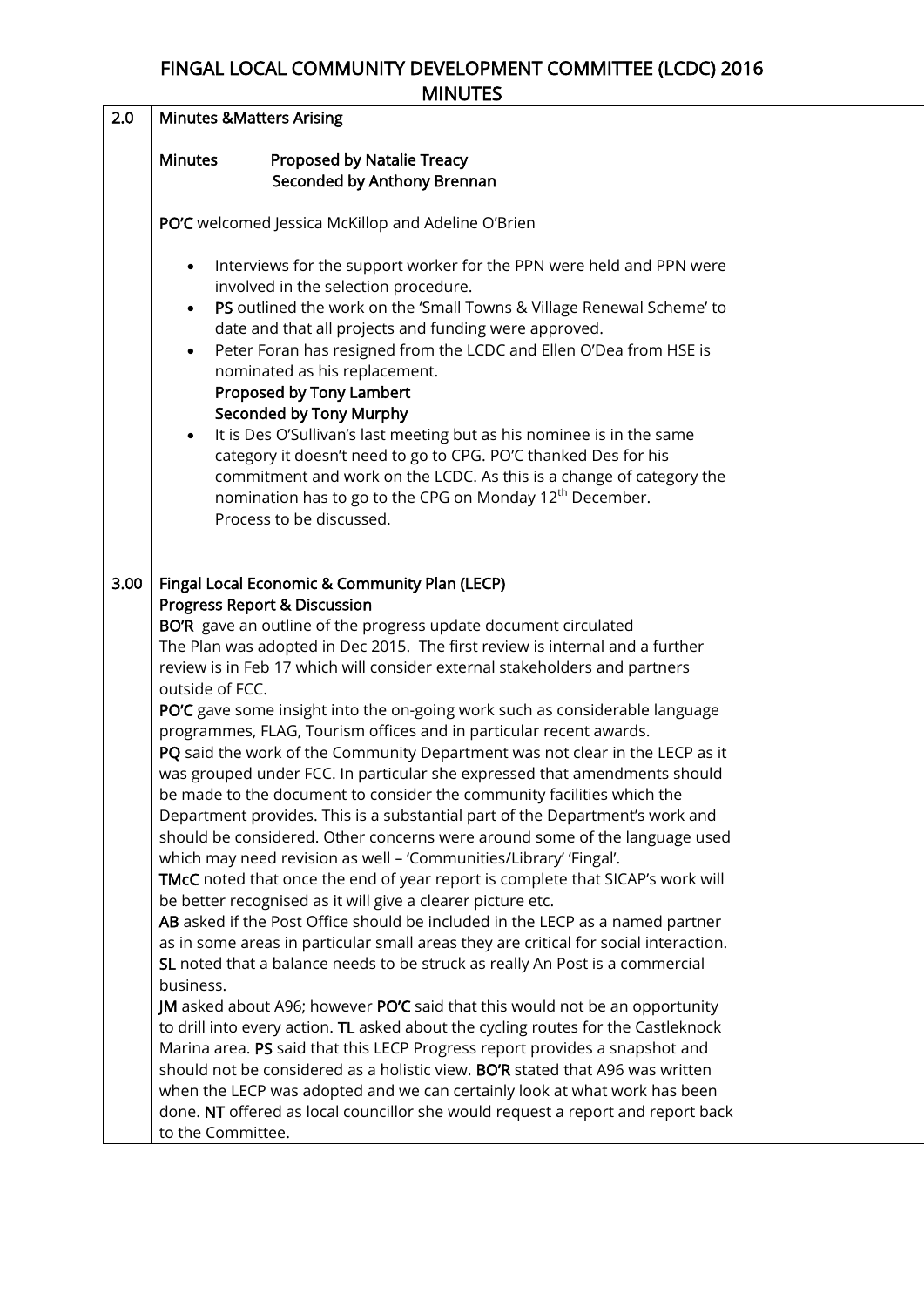| 4.00 | SICAP Oversight Sub Committee - Chairs Report<br>The Chairs report was circulated. BW went through the main points of the<br>report, and said the meeting with the PI was a valuable insight to the work of<br>BAP and SICAP                                                                                                                       |      |
|------|----------------------------------------------------------------------------------------------------------------------------------------------------------------------------------------------------------------------------------------------------------------------------------------------------------------------------------------------------|------|
|      | SICAP 2017 Annual Plan<br>The 2 <sup>nd</sup> Draft of the Annual Plan was recommended for adoption by the LCDC<br>Proposed by: Des O'Sullivan<br>Seconded by: Maire O'Brien                                                                                                                                                                       |      |
|      | <b>TMcC</b> clarified the mid-year instruction not to include school going children in<br>the figures for NEETS. Only those who have left school already can be included.<br>Discussion concluded that young people should have intervention before<br>leaving school.                                                                             |      |
|      | PO'C to bring this matter to the LCDC Chairs Forum                                                                                                                                                                                                                                                                                                 |      |
|      | <b>PO'C</b> congratulated TMcC & BAP on the showcase event held in BEET on 28 <sup>th</sup><br>September.                                                                                                                                                                                                                                          | PO'C |
|      | BO'R outlined the penalties and remedies as consequence of the PI not meeting<br>the requirements for SICAP KP1's 2017.                                                                                                                                                                                                                            |      |
| 5.00 | <b>Promoting Community Interests</b>                                                                                                                                                                                                                                                                                                               |      |
|      | AB attended the PPN Plenary on 30 <sup>th</sup> Nov. 55 Community groups were<br>represented. The quorum was met and they passed the Constitution.<br>JM said it was a very comprehensive meeting and thanked Anne Mulligan and<br>Sinead Wiley for their work.<br>SL Outlined the community programmes for the under 25's in the Dublin<br>Region |      |
|      |                                                                                                                                                                                                                                                                                                                                                    |      |
| 6.00 | <b>LEADER</b><br>FLP are accepting Expressions of Interest for LEADER Projects<br>www.dublinruralleader.ie<br>All details are on the website<br>Press release on the signing of the Leader Agreement went to Fingal<br>Independent and National Independent Newspaper                                                                              |      |
| 7.00 | Members Profile - Des O'Sullivan<br>Des gave a presentation to the committee on the work of Jigsaw in Fingal<br>Brid thanked and commended Des and Jigsaw on the work they do in the<br>community.                                                                                                                                                 |      |
| 8.00 | LCDC 2016 Review & Update<br>A discussion took place on the progress of the LCDC since the last review Dec<br>15.<br>Two new Agenda items have been introduced this year Promoting Community<br>Interest and Members Profile                                                                                                                       |      |